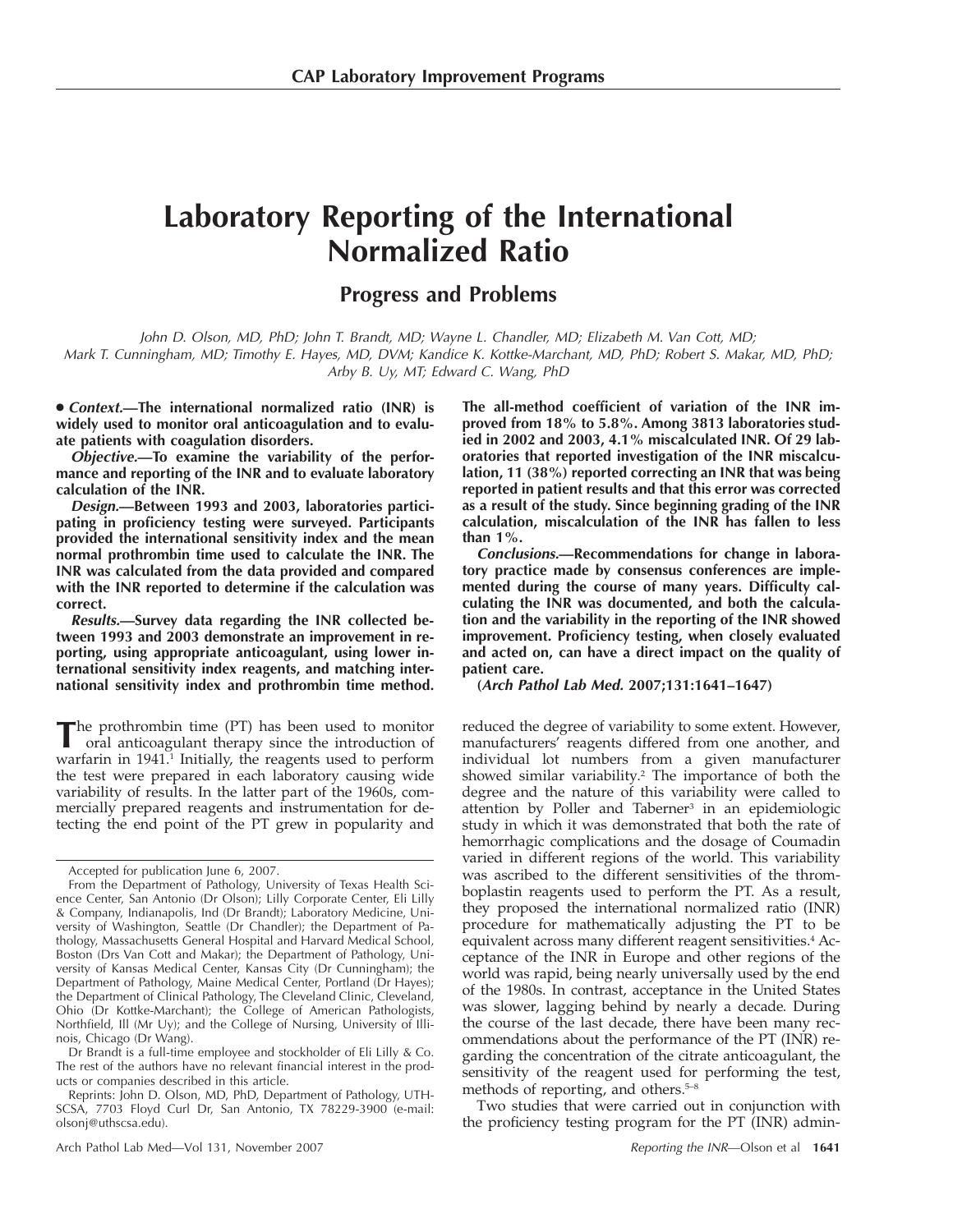| Table 1. Laboratory Participants, International Normalized Ratio (INR), Coefficient of Variation (CV), and |
|------------------------------------------------------------------------------------------------------------|
| Overall Survey Response Rate, 1992 Through 2005                                                            |

|                                        | 1992                       | 1993                          | 1994        | 1995        | 1996        | 1997        |
|----------------------------------------|----------------------------|-------------------------------|-------------|-------------|-------------|-------------|
| of laboratories<br>No.<br>Specimen INR | 1022<br>2.11<br>. <b>.</b> | 661<br>$\rightarrow$<br>ے ہے۔ | 866<br>3.45 | 759<br>2.85 | 674<br>2.75 | 778<br>2.67 |
| CV for INR                             | 18.33                      | 10.75                         | 13.04       | 8.07        | 8.00        | 12.73       |

istered by the College of American Pathologists (CAP) and overseen by the CAP Coagulation Resource Committee (CoRC) are described. In the first study, to determine how coagulation practices among US laboratories had changed over time, a series of questions were submitted to participants in the comprehensive coagulation proficiency testing program between 1993 and 2003. The survey was comprehensive; we report on the data over time to 6 key coagulation practices, providing longitudinal information on changes that have occurred in performance of the test, acceptance of the INR, and improvement in the interlaboratory variability. Because of the observation of a lower rate of consensus among laboratories reporting the INR compared with the rate of consensus when reporting the PT in seconds, suggesting that some laboratories were not accurately calculating the INR, a second study of the ability of laboratories to correctly calculate the INR was investigated.

#### **METHODS**

#### **Study 1—Longitudinal Change in Coagulation Practice**

Beginning in the fall of 1993, participants in the comprehensive coagulation survey were asked to respond to more than 30 questions regarding laboratory practices in the performance of the PT. This questionnaire was submitted in the fall, annually through the year 2000, and again in the fall of 2003. Participants were requested to respond to each question in the questionnaire. Items in the questionnaire reported here include whether the INR is reported, method of reporting the INR, concentration of citrate anticoagulant used in specimen collection, the assignment of the international sensitivity index (ISI) to the method, and the upper limit of the reportable range of the INR. The data were then tabulated and examined for change over time. In addition, in early 2005, participants were asked to submit their reportable range for the INR.

# **Change in the Coefficient of Variation of the INRs of Proficiency Testing Samples Over Time**

As a general measure of the improvement of the performance of the INR among the participants in the proficiency testing, the coefficient of variation (CV) was measured for all methods beginning in 1992 when participants were first asked to report the INR. For each year, a lyophilized sample prepared from patients receiving oral anticoagulant therapy (INR range, 2.67–3.89) was submitted to participant laboratories (range, 635–1022 laboratories). From 1992 until 2001, the INR was not graded, but results were reported back to participants. Beginning in the year 2002, the INR was graded as part of the assessment of participant performance and as a requirement for accreditation.

# **Study 2—Evaluation of the Accuracy of the INR Calculation**

In every proficiency testing challenge, each laboratory reported the PT result in seconds and INR on 5 specimens. To determine if individual participants were correctly calculating the INR, the laboratory was requested to provide the ISI of the thromboplastin and the mean normal PT used for the calculation. From the information provided, the CAP calculated the INR of each specimen for each laboratory. The INR reported by the laboratory in the

proficiency testing challenge was then compared with the INR calculated by the CAP. This study was done on 2 separate occasions, initially in the summer of 2002 (CG 2002-B) and subsequently in the spring of 2003 (CG 2003-A). Using the data from all 5 specimens, calculation errors were determined. Those laboratories reporting only a single miscalculated INR or who reported a mean PT or ISI that was obviously incorrect (eg, if an ISI of 12 were reported instead of 1.2) were judged not to have a systematic calculation error and were excluded from further analysis. Thus, 208 of 365 laboratories were excluded, leaving 157 laboratories for further study. These were subjected to statistical evaluation to determine the severity of the calculation error, graded as moderate or high, weighing both the number of errors that occurred among the 5 specimens and the magnitude of the error reported. All of the laboratories with calculation errors rated high based on this statistical evaluation were then contacted, informed of the possible error, and requested to report the results of their investigation of the problem back to the CoRC. The reported data were tabulated for further analysis.

Because of the result of this study, the CAP/CoRC began grading the INR calculation in 2004. Every participant laboratory was required to provide the ISI and the mean normal PT used in the calculation of the INR. The CAP calculated the INR and comparison was made to all 5 INR values reported. Variation of the result by 10% or more in 3 or more results was considered a failure, requiring corrective action by the participant.

#### **Statistical Analysis**

The participant data surveys were screened for error prior to statistical analysis. Preliminary data were analyzed using graphical methods wherever applicable to facilitate inspection and interpretation of the data. Influential observations were identified and checked for accuracy. Data error because of data entry oversight was appropriately corrected. In addition, data were summarized using appropriate descriptive statistics (eg, mean and standard deviation [SD] for continuous variables; count and frequency for categorical variables).

To access the overall laboratory performance over time, CV for the INR among survey participants was calculated from 1993 to 2003. Prior to calculation of CV, data were subjected to a 2-pass, 3-SD test for outliers. Those data points that were greater than 3 SD from their peer method mean on the first pass were removed. The procedure was then repeated.

The error rate was further computed by comparing the INR value reported by the laboratory in the proficiency testing challenge to the INR value calculated by the CAP. Error rates between 2003 and 2005 were compared to determine change over time. Significance tests were conducted using  $z$  statistics with an  $\alpha$ level of .05. All statistical analyses were performed using SAS 9.1 statistical software (SAS Inc, Cary, NC).

#### **RESULTS**

Table 1 shows the change in CV of the INRs of proficiency testing from 1993 to 2003. The rate of response to the questions varied from question to question and from year to year. The lowest rate of response occurred with question 4 in the year 1995 (86.7%); the highest rate of response occurred with question 2 in the year 1996 (99.2%). Data from the responses to the questions are presented in Figure 1, A through D.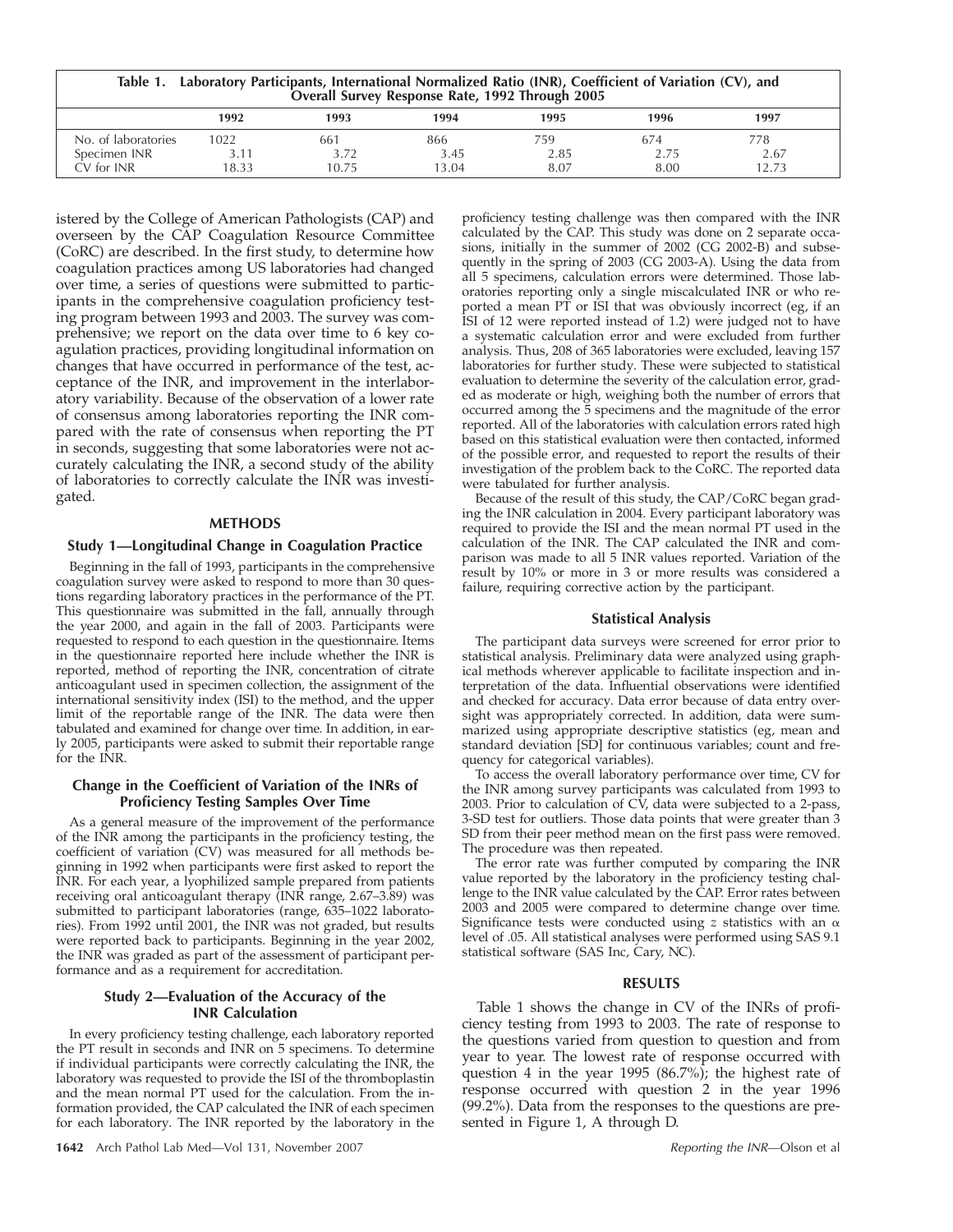|                     |                     |                     | Table 1.            | Extended            |                     |                     |                     |
|---------------------|---------------------|---------------------|---------------------|---------------------|---------------------|---------------------|---------------------|
| 1998                | 1999                | 2000                | 2001                | 2002                | 2003                | 2004                | 2005                |
| 734<br>3.01<br>8.31 | 736<br>3.12<br>8.97 | 635<br>3.89<br>9.51 | 697<br>3.18<br>7.55 | 755<br>2.71<br>7.01 | 791<br>2.34<br>6.41 | 789<br>2.73<br>5.86 | 789<br>2.41<br>5.81 |



**Figure 1.** *Longitudinal change in coagulation testing practice. The responses to survey questions are presented. A, The total number of laboratories reporting the international normalized ratio (INR) (diamonds) and the change in reporting practices: reporting both the prothrombin time in seconds and INR (boxes) and reporting INR alone (triangles) over time. B, The change to the use of 3.2% (0.109M) sodium citrate anticoagulation for collection of the specimen for prothrombin time/INR testing. C, The reported change in laboratories using a thromboplastin reagent with an international sensitivity index (ISI) matched to the instrument. D, The change in the reported value for the ISI as the percentage of laboratories using an ISI above 2.0 (boxes) or above 1.7 (diamonds).*

# **Reporting of the INR**

At the time the questionnaire began in 1993, 79% of laboratories were reporting the INR. By the end of 2003, more than 98% of laboratories were reporting the INR and more than 80% reported both the PT in seconds and the INR (Figure 1, A). A small proportion of laboratories (7.0%) in the United States reported the INR alone, without the PT in seconds.

# **The Use of 3.2% Citrate**

Consensus conferences in 1997 7,8 recommended that the citrate concentration used for the anticoagulation of specimens be reduced from 3.8% (0.129M) to 3.2% (0.109M). Since these recommendations were made, there has been a slow but steady growth in the use of 3.2% citrate reaching a level of 92% in 2003 (Figure 1, B). Prior to the consensus conferences of 1997, the use of 3.2% citrate was quite stable.

# **Matching of the Reagent ISI to the Instrument Used and the Method**

Laboratories are gaining a greater recognition of the importance of matching the reagent, the instrument, and the ISI. This change also is reflected in a change occurring in the market place. Beginning in 1996, data regarding the selection of a reagent whose ISI was specific for the instrument were collected. By the end of 2003, the matching of reagent and instrument had reached 98% (Figure 1, C). When the CoRC first began gathering information on methods (instrument/reagent combinations for the PT) in 1981, there were 35 different instrument/reagent combinations being reported. The number of instrument/re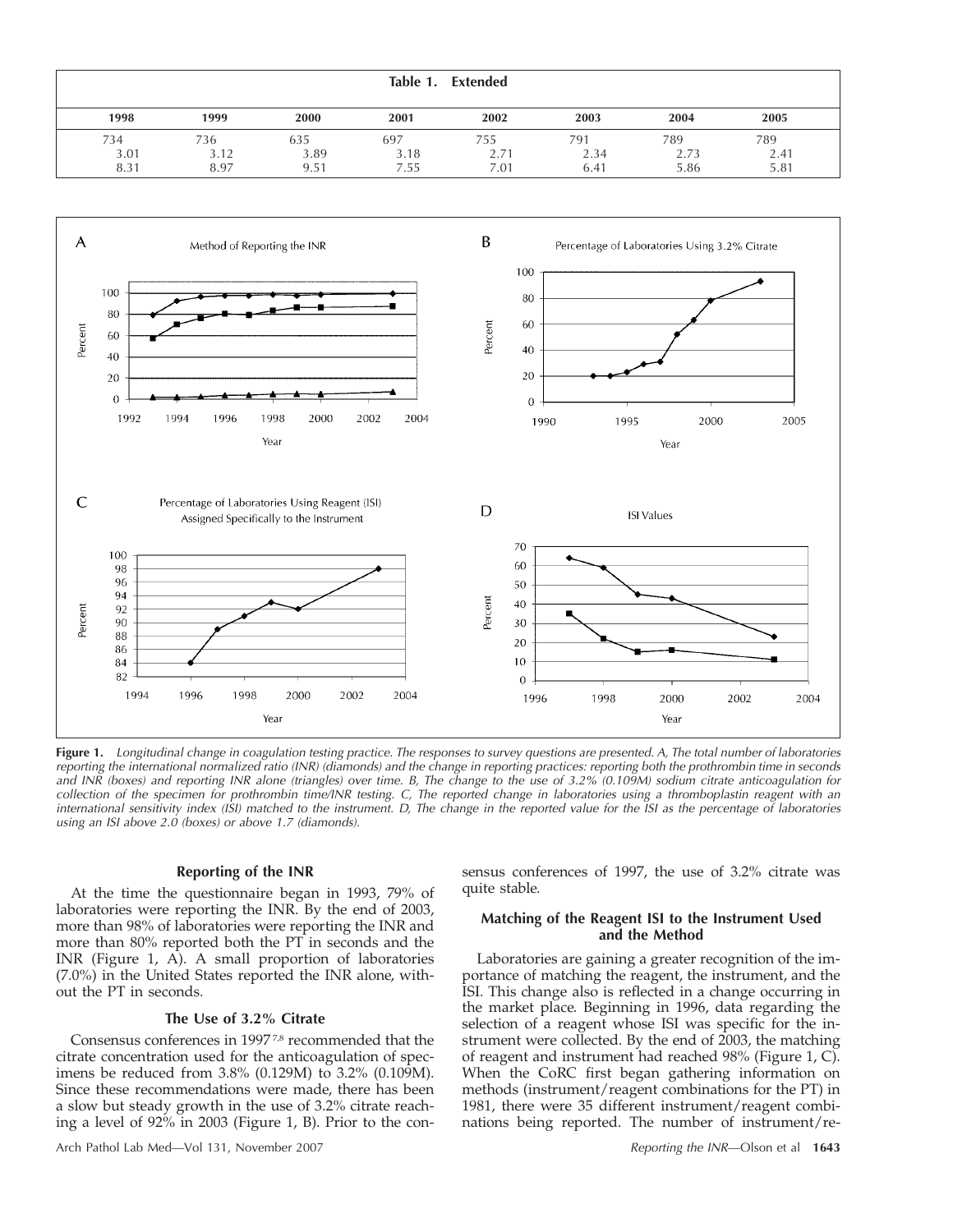**Figure 2.** *Upper limit of the reportable range for the international normalized ratio (INR).* Laboratories  $(n = 2346)$  reported the *upper limit of the reportable range for the INR. Values were ranked by INR value and the cumulative summation plotted.*

**Figure 3.** *Variation in reported international normalized ratio (INR) by year. Coefficient of variation (CV) was calculated from all INR methods reported each year. Among CV reports for each year, the data used for the calculation included a range from 635 to 1022 and a range of the mean INR from 2.67 to 3.89. Grading of the INR proficiency testing began in 2002 (arrow).*



agent combinations reported in the surveys increased rapidly, reaching a peak of 305 different combinations in 1997. However, the number of instrument/reagent combinations fell to 152 by 2003.

#### **Reagent ISI**

In 1997, consensus conferences of the CAP and the American College of Chest Physicians recommended that the ISI of the reagent used for the performance of the INR should be between 0.9 and 1.7. At the time, many laboratories in the United States were using reagents with ISIs above 2.0 (insensitive reagents) with a substantial proportion above 2.5. Over time, more laboratories moved into compliance with these consensus conferences recommendations; however, in 2003, there were still 22% of laboratories using reagents with an ISI above 1.7 and 10% of laboratories using reagents with an ISI above 2.0 (Figure 1, D).

# **Maximum Reportable INR**

Current American College of Chest Physicians guidelines include decision points for the management of excess anticoagulation at INRs of 5.0 and 9.0.8 The cumulative

summation of the maximum reportable INR is shown in Figure 2. The maximum reportable INR is less than 9 in 20% of laboratories.

#### **Reduction in the Variation of the Reporting of the INR**

In 1992, when the CoRC first began collecting information on the reporting of the INR, the CV for the results on the same specimen for all methods was more than 18%. The CAP/CoRC began grading the INR results in 2002. Figure 3 demonstrates graphically the reduction in the CV that has occurred over time with the CV in 2005 being 5.8% (ranges: *n*, 635–1022; mean INR, 2.34–3.89; Table 1). During the period of the study, there is continued improvement in the CV to a plateau with only slight subsequent improvement after 2001.

#### **Participant Calculation of the INR**

The results of the assessment of participant calculation of the INR are presented in Table 2. Participation in these studies was voluntary. Of 7565 participants reporting the INR in these 2 challenges, 3813 (50.4%) reported data permitting CAP calculation of the INR. Errors for 208 of 365 laboratories were judged not to have a systematic calcu-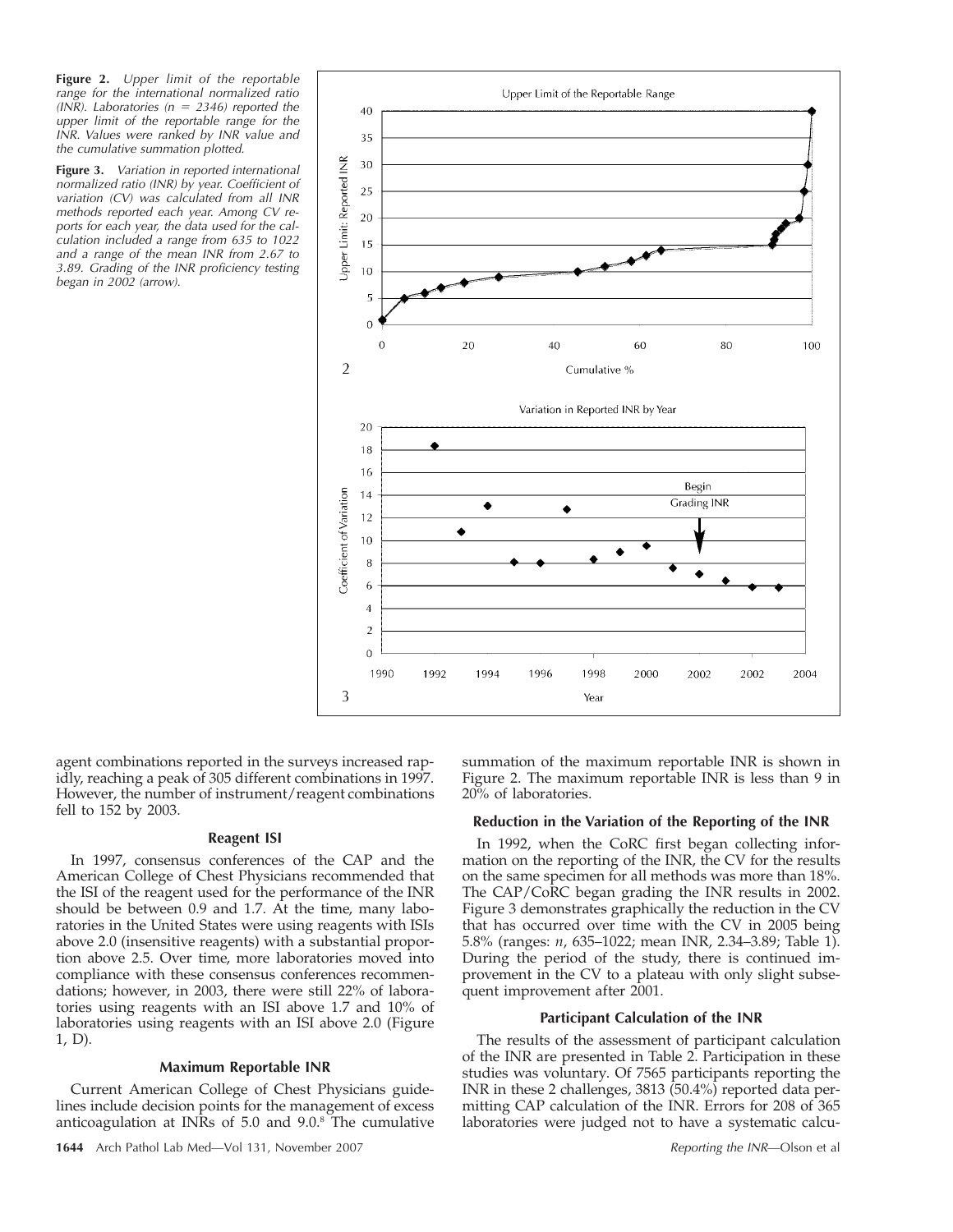| Table 2. International Normalized Ratio (INR) Calculation Errors, 2002 and 2003                                                                                                  |                                |                                |                                 |  |
|----------------------------------------------------------------------------------------------------------------------------------------------------------------------------------|--------------------------------|--------------------------------|---------------------------------|--|
|                                                                                                                                                                                  | 2002                           | 2003                           | <b>Total</b>                    |  |
| Total No. of laboratories submitting data*<br>Total laboratories with INR calculation errors, No. (%)                                                                            | 1843<br>182 (100)              | 1970<br>183 (100)              | 3813<br>365 (100)               |  |
| Errors not related to calculation, No. $(\%)$                                                                                                                                    |                                |                                |                                 |  |
| Obviously incorrect datat for mean PT# or ISI<br>Incorrect reported INR<br>Single random error—4 of 5 calculations correct                                                       | 23(12.7)<br>5(2.8)<br>77(42.3) | 14(7.7)<br>3(1.6)<br>86 (47.0) | 37(10.1)<br>8(2.2)<br>163(44.7) |  |
| Errors related to calculation by severity, No. (%)                                                                                                                               |                                |                                |                                 |  |
| Moderate (2 or 3 calculation errors)<br>High (4 or 5 calculation errors)                                                                                                         | 29 (15.9)<br>48 (26.4)         | 11(6.0)<br>69 (37.7)           | 40 (11.0)<br>117(32.1)          |  |
| Total laboratories reporting multiple incorrect results suggestive of<br>systematic calculation error, No. (%)<br>Percent (No./total No.) with significant INR calculation error | 77 (4.2)<br>4.2 (77/1843)      | 80 (4.0)<br>4.0 (80/1970)      | 157(4.1)<br>4.1 (157/3813)      |  |

\* Not all participants submitted international sensitivity index (ISI) and mean normal prothrombin time (PT) data.

† Example of obviously incorrect data or incorrect INR would be a misplaced decimal (reporting an ISI of 12.7 rather than 1.27 or an INR of 21 rather than 2.1).

‡ Mean PT indicates geometric mean of the reference range of the prothrombin time in seconds.

| Table 3. Laboratories Failing the International<br>Normalized Ratio (INR) Calculation |                                                |  |  |  |  |
|---------------------------------------------------------------------------------------|------------------------------------------------|--|--|--|--|
| Year                                                                                  | Laboratories With Calculation Errors, %        |  |  |  |  |
| 2002<br>2003                                                                          | 4.2<br>4.0                                     |  |  |  |  |
|                                                                                       | (Grading of the INR calculation began in 2004) |  |  |  |  |
| 2004<br>2005                                                                          | 1.3<br>0 Z                                     |  |  |  |  |

lation error. The remainder, 157 (43.0% of those with errors detected; 4.1% of the total participants reporting sufficient data) had significant, systematic errors in the calculation of the INR.

Of the 182 laboratories that were identified with problems in 2002, 91 (50%) submitted data in 2003. Among these laboratories, 20 were identified with a problem in 2003, of which 12 had calculation errors. Thus, 12 (15%) of the 80 serious calculation errors identified in 2003 were from laboratories that also reported errors in 2002. Therefore, some laboratories continued to have calculation errors, and others who did not report errors in the prior year had developed errors in the following year.

Each of the participant laboratories with an error score of ''high'' (4 or more calculation errors in 5 specimens) was sent a letter explaining the error and encouraging the laboratory to examine the data and investigate the method for calculation of the INR. They were requested to report the results of this investigation to the CoRC. Of 117 laboratories contacted, 29 (24.8%) reported the results of their investigation. Thirteen laboratories were reporting patient results correctly but reported incorrect data to the CAP. Five laboratories provided incomplete information in their report back to the CAP. However, 11 laboratories reported a change in their method of reporting the INR, leading to improved patient care.

# **Grading of the INR Calculation**

After beginning grading of the calculation in 2004, fewer laboratories had calculation errors (Table 3). Based on the data reported in the surveys, there was a statistically significant improvement in the calculation error rate  $(P <$ .001) from 4.2% to 0.7% between 2002 and 2005.

# **COMMENT**

The development and implementation of the INR has clearly improved the clinical monitoring of oral anticoagulation in patients and enhanced the ability to communicate effectively in the literature regarding management of oral anticoagulation. With these positive developments have come new demands on the laboratory. To further optimize the uniformity in the data reported for patient care, other improvements such as the concentration of anticoagulant in the specimen and the characteristics of the reagent itself have been introduced during the past 2 decades. Despite the recommendation of more than one consensus conference, the data reported in this study indicate that it has taken 6 years or more to reach substantial compliance with these recommendations. In 2003, there were still more than 20% of laboratories using reagents with an ISI above 1.7 and more than 10% using reagents with ISI above 2.0. The compliance with the recommendation to reduce citrate concentration steadily increased to the point that more than 90% of laboratories are now using the lower concentration. Data are not available regarding the reason that laboratories have been slow adopting recommended changes. One may speculate that changing methods requires new method validation, a process that is not easy for smaller laboratories. In addition, many clinicians use the PT in seconds to guide fresh frozen plasma therapy in the bleeding patient. Substantial increase in the sensitivity of the reagent may have a significant impact on the appropriate threshold for fresh frozen plasma transfusion and lead to inappropriate transfusion as clinicians adjust to the change.

The clinical use of the INR was rapidly adopted in Europe; however, by 1992, only 80% of laboratories in the United States were reporting the INR. By 2003, nearly all laboratories (but not every laboratory) were reporting the INR. More than 90% report both the INR and the PT in seconds, whereas only 7% report the INR alone. There continues to be debate about the use of the INR alone. It is true that the application of the INR was developed originally for the monitoring of oral anticoagulation, and there are data to indicate that the use of the INR in other clinical settings does not have the same uniformity of results between methods as one can see in patients who are taking oral anticoagulants. Because the INR is merely a calcula-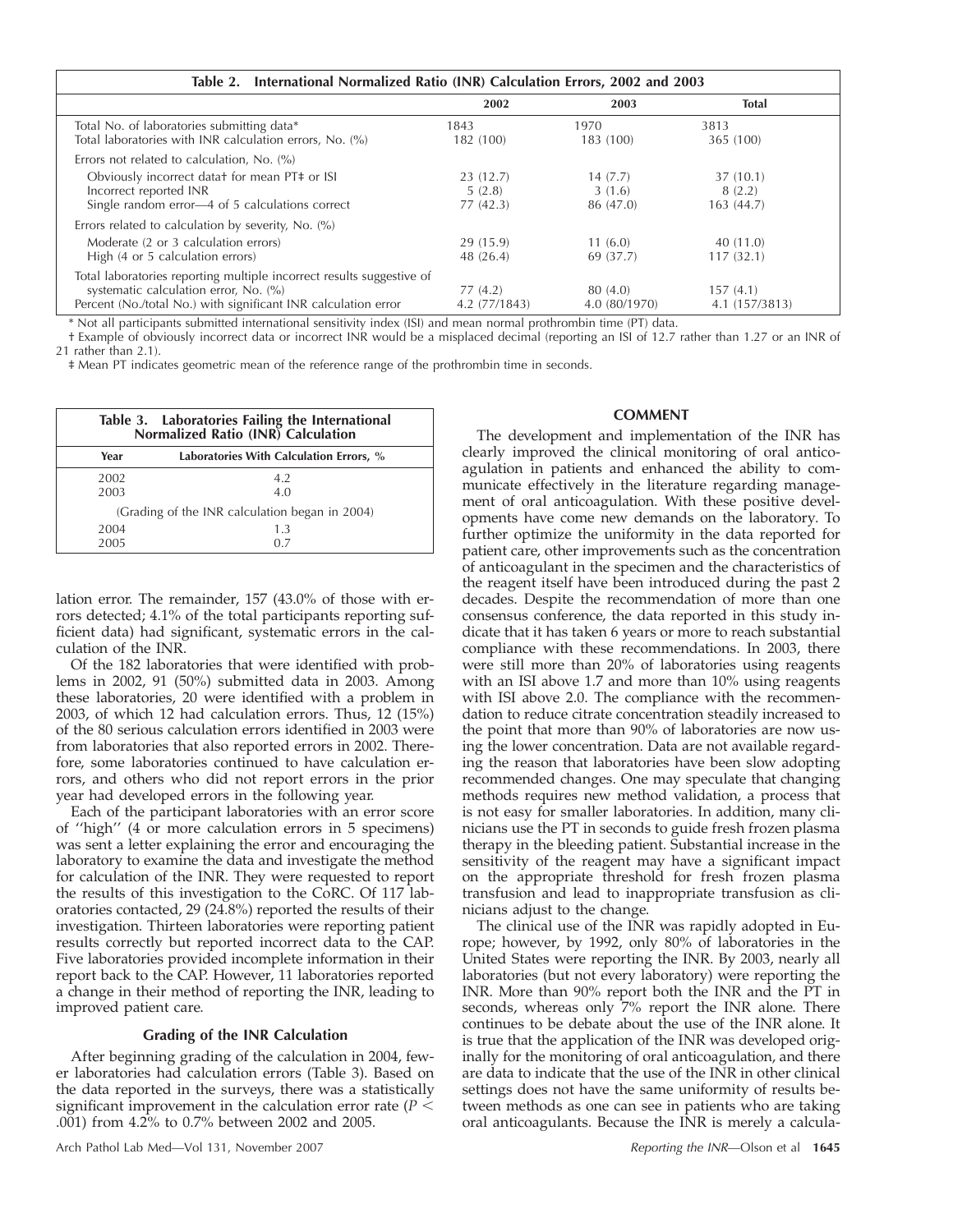tion from the PT in seconds, this also means that the PT in seconds will have a similar variability among methods in these clinical settings. In other countries, the use of the INR alone as a method of reporting the PT is more common with nearly 100% use in Sweden. Of the laboratories in some Canadian provinces, 85% report the INR alone according to an e-mail communication from A. Raby, MLT, ART (November 2006). The reason for the variation in practice is not clear. Reluctance to change practice is a likely reason in many cases. Another issue is that the Clinical Laboratory Improvement Amendments of 1988 regulations require that the proficiency testing for the PT be reported in seconds only not the INR. The Center for Medicare and Medicaid Services has not addressed this issue. This continues to be a much-debated topic about which there is no uniform opinion.

In order for the INR to be used effectively, the ISI of the reagent needs to be developed for the specific instrument with which it is used.<sup>7</sup> Adoption of this principle has continually improved, rising from 84% in 1996 (the time of the first question regarding this practice) to more than 90% in 2003. In addition, this has also contributed to a reduction in the use of reagents and instruments that are prepared by different manufacturers. Since the peak in 1997 of 305 different methods reported to the CAP for doing the PT, this figure fell in half to 152 by 2003. Reductions may be explained based on (1) the importance of matching the reagent to the instrument regarding the ISI, (2) the more common practice of laboratories acquiring instrumentation through reagent-rental or lease agreements that are linked to a reagent purchase, and (3) consolidation in the diagnostic industry and among health care systems. Recently, studies have proposed local determination of the ISI using calibrator plasmas of known INR.9–11 The Clinical Laboratory Standards Institute has published a guideline recommending local validation of and, if necessary, calibration of the ISI. This requires a set of plasma standards of known INR. This practice is in use in other countries; however, sets of calibration plasmas have not been approved as yet by the Food and Drug Administration and are not readily available in the United States. Development of local validation and calibration of the ISI should lead to improvement in concordance of the INR among laboratories.

Consensus conferences dating back to the mid-1990s have recommended clinical intervention in patients who have a markedly elevated INR because of excess oral anticoagulation.<sup>7,8</sup> Currently, the thresholds for these interventions occur at an INR of 5.0 and an INR of 9.0. It is interesting to know that the upper limit of the reportable range for the INR in laboratories is below a level of 9.0 in 20% of laboratories and below 5.0 in 5%. In those clinical settings in which the laboratory has an upper limit of the reportable range below these recommended therapeutic intervention levels, clinical management of patients may be more difficult. In addition, many laboratories report INRs as high as 20.0 or above. Determination of the upper limit of the reportable range of a test is dependent on the local application of a given method; however, because of the sensitivity of reagents that are being used, results with these extremely high levels show poor reproducibility and high discordance. The practice of reporting INRs beyond 20 is discouraged and above 10 is questioned.

Participants in the CAP coagulation surveys have been reporting information on the INR since 1992. Beginning in 2002, the CAP began grading the INR proficiency tests. In the course of 11 years, the overall intermethod CV for the INR has dropped remarkably from 18% to a level slightly below 6%. This improvement in CV is likely a reflection of many factors including, but not limited to, improvement in ISI assignment and increased awareness of laboratories to the importance of the INR.

Accreditation of a laboratory by the CAP requires that the laboratory periodically document the accuracy of the calculation of the INR. Despite this auditable requirement, the 2002 and 2003 studies reported here show that more than 4% of laboratories were having difficulty with appropriate calculation of the INR. In the majority of cases, the errors in calculation were in the use of the appropriate geometric mean of the reference range of the PT or of the ISI for the reagent/instrument combination. Observations during inspection of laboratories made by us have uncovered instances in which the laboratories did not know where the INR calculation occurred in their information systems (eg, if a laboratory reports an ISI of 1.1 in their instrument but did not realize that the INR is calculated in the laboratory information system [LIS] where the ISI is recorded as 1.4). The options include having the calculation of the INR performed by the instrument, with the INR transmitted to the LIS and patient record, or having the data for the mean PT and the ISI in the LIS, with the LIS calculating the INR based on the PT in seconds transmitted from the instrument. Failure to ensure that appropriate updates to the ISI and mean normal PT are made at either the instrument or the LIS level may result in erroneous INRs being reported to the medical record.

Some laboratories have had difficulty in appropriately setting up the formula for calculation of the INR. The correct formula is as follows:

$$
INR = \left(\frac{\text{Pattern T}}{\text{Mean Normal PT}}\right)^{\text{ISI}}.
$$

The management of the parenthesis in this formula is extremely important. The following 2 errors in the structure of the formula were being used in laboratories:

Error 1:

$$
INR = \frac{Pattern T^{ISI}}{Mean Normal PT}
$$

Error 2:

#### $INR =$  Patient PT/Mean Normal PT<sup>ISI</sup>.

In the error 1 formula, the absence of the parentheses raises the power of only the patient's PT to the power of the ISI rather than the PT ratio, and the error 2 formula, structured in a more linear fashion without the parentheses, causes only the denominator (the mean PT) to be raised to the power of the ISI.

The final error that was detected in 1 laboratory was multiplying the PT ratio by the ISI rather than raising the PT ratio to the power of the ISI as shown in the following:

Error 3:

$$
INR = \left(\frac{\text{Pattern PT}}{\text{Mean Normal PT}}\right) \times \text{ISI}.
$$

Regardless of the nature of the error in the laboratory, the result will be reporting an incorrect INR, placing patients at risk for bleeding or thrombotic complications.

Among those laboratories that had severe calculation er-